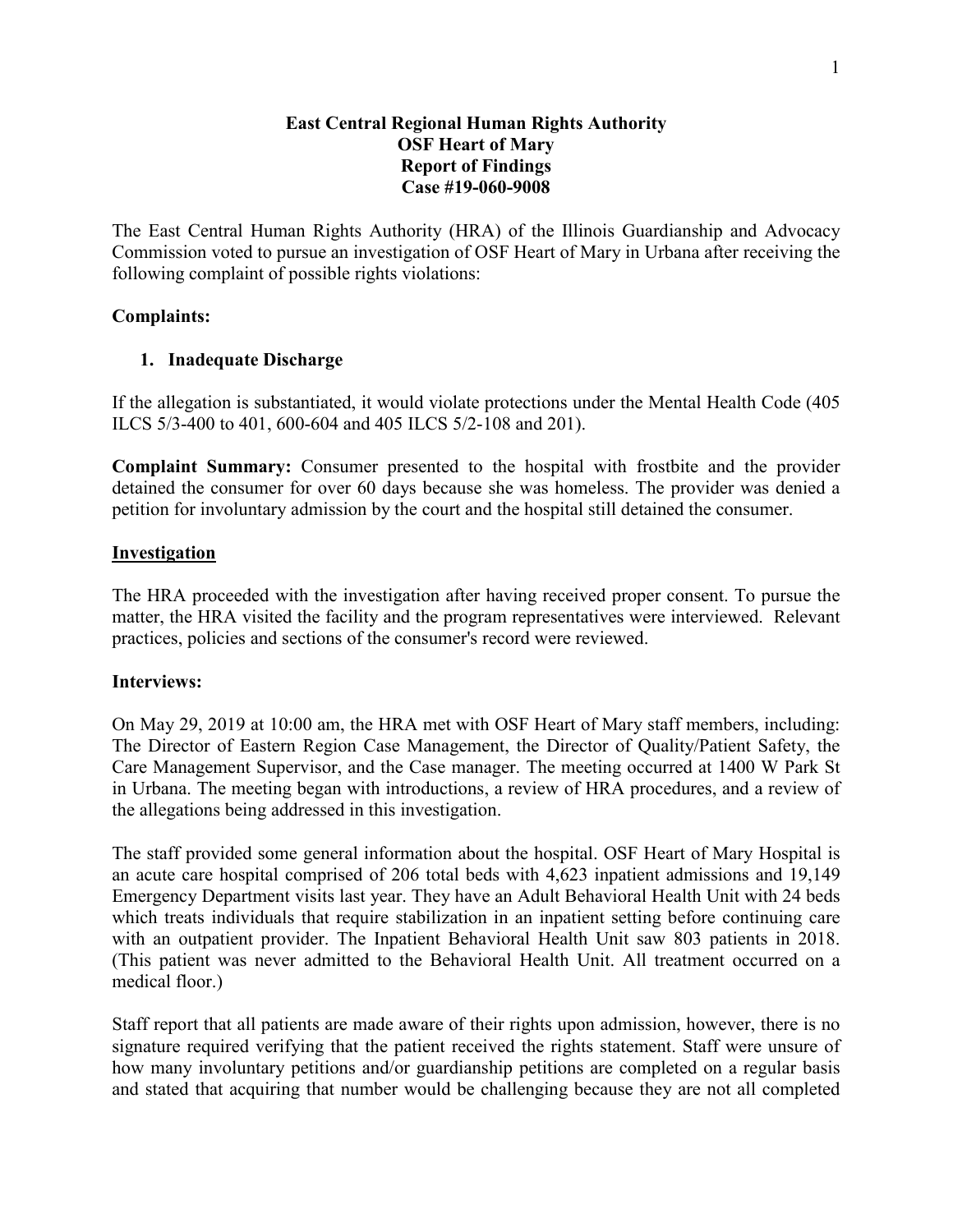2

by one department. All Emergency Department staff and Behavioral Health Staff receive training on involuntary petitions at their initial, department training. The hospital reports that staff are trained to complete an affidavit and then the patient is then screened by a physician or "crisis" team member. The "crisis" team comes into the hospital and completes an independent mental health screen and then provides the hospital with the results. After the physician signs off on the documents from the "crisis" team, the legal team and hospital attorney are assigned to manage the court hearing.

The patient was brought to the hospital on 12/15/18 by the local police. The patient had been at the local jail and the police wanted the patient to have a psychological assessment before releasing the patient to the community. The police officer completed the petition for involuntary /judicial admission and left the patient for evaluation. An evaluation was completed and it was decided that the patient was stable enough for discharge.

The staff stated that the patient then returned to the hospital with the police on 1/13/19 because she was refusing to get out of the cold and the police wanted the patient to have another psychiatric evaluation. The police officer completed the petition for involuntary /judicial admission and left the patient for evaluation. Staff stated that an evaluation was completed and inpatient admission was recommended, however, the patient was admitted to a medical floor to treat frostbite. Staff report that the patient was at the hospital voluntarily for treatment of frostbite until January  $25<sup>th</sup>$ . On the  $25<sup>th</sup>$  the patient requested to be released. Staff believed that the patient was "better but not healed" and, therefore, a psychiatric assessment was completed. The psychiatrist did not think that the patient was decisional and another petition for involuntary/judicial admission was completed. Staff stated that, per certificate procedure, the patient had to be evaluated by a second psychiatrist. The second psychiatrist did not think that the patient needed to be admitted to the behavioral health unit. Case management decided to stop the petition for involuntary admission and pursue state guardianship instead. Staff reported that the patient stated she wanted to leave but she was free to roam around the floor and never made any attempts to leave.

OSF staff stated that the patient remained at the hospital while staff applied for guardianship because it was in the patient's "best interest" and the staff believed that the patient did not have the capacity to make good decisions. Temporary guardianship was granted in February. The appointed guardian then informed the hospital that the guardian could not force the patient to stay in the hospital or transfer to another behavioral health facility if the patient had the capacity to make that decision.

OSF staff then decided to again attempt involuntary admission in March and the psychiatric physicians agreed but the commitment was denied by the court. After the court denial, the hospital provided the patient with information on community resources, a bus ticket and agreed to release the patient to the community. The guardian was informed that the patient was being released on Friday 3/15/19, however, later that day the patient "was not asking to leave" so the staff contacted the hospital Ethics Committee and decided not to discharge the patient over the weekend because access to the community resources would be limited. Staff believed that the guardian was notified of the change via voicemail and the patient would be discharged on Monday, however, the guardian was not a part of the decision for the patient to remain in the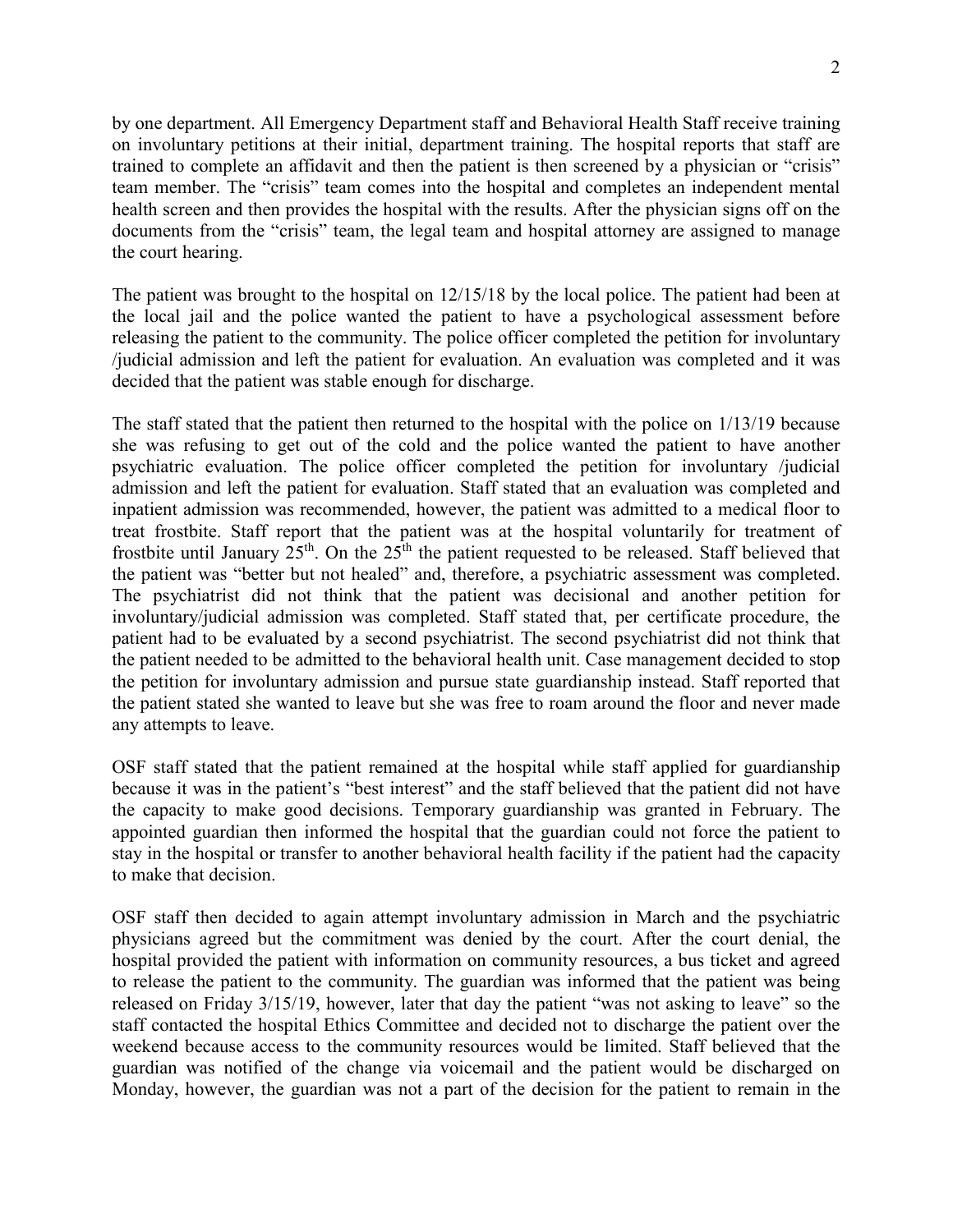hospital for the additional weekend. The HRA asked the staff why the documentation states that the patient was not released due to the cold weather and staff stated that all things were considered. The staff then reiterated that the patient did not have a sitter and was not placed in any restraints, so the patient was free to leave. The staff believed that the patient was aware that she could leave if she wanted to. Staff stated that the psychiatrist believed that the patient "had the ability to make her own choices, even if they were bad ones". The patient was discharged to the community on 3/18/19.

OSF Heart of Mary reported that they believed that the patient had another guardianship hearing in April. They have not had any further contact with the patient or the guardian since discharge.

### **Records Reviews:**

## OSF Heart of Mary provided the HRA with the following records regarding an Emergency Department (ED) visit on 12/15/18:

12/15/18 hospital records from the hospital ED indicated that the patient was brought to the hospital by ambulance from a jail on petition due to delusional behavior. The patient was screened by the crisis worker. Records indicated that the patient had tangential thinking but the crisis worker "agrees that the patient is stable enough to be discharged". Discharge information noted that the patient had cellulitis and antibiotics were prescribed.

The HRA reviewed a 12/15/18 Illinois Department of Human Services Petition for Involuntary/Judicial Admission for Reason of Emergency Inpatient Admission by Certificate completed by the Mental Health Practitioner. This document is missing pages 2 and 4, however, the hospital records indicated that the patient was stable enough for discharge, so the petition was not pursued.

## OSF Heart of Mary provided the HRA with the following records regarding an Emergency Department visit on 1/13/19 that let to admission to an OSF Heart of Mary Medical Floor:

1/13/19 ED records stated the patient arrived at the ED via the Champaign Police Department for an involuntary psychiatric evaluation. The police reported that the patient is currently homeless and stayed outside in the cold last night, refusing help from the officers. The patient could not recall the last time that she ate and was complaining of foot pain. The patient denied any suicidal or homicidal ideation.

A 1/13/19 Crisis Report completed by a contracted community service provider stated that the patient is diagnosed with schizophrenia with a history of mental health problems. The patient denied mental health problems, leading the evaluator to state that the patient is not inclined to receive any service for mental health. The report closed stating that the writer "considered recommending a possible admission to the Community Resource Center; however, the patient was admitted to OSF due to injuries to her feet." It should be noted that this report does not state who the evaluator is, and it is not signed by the ED Physician. The ED noted that, based on the police officer's report, the patient refused help and a Restriction of Rights was completed to place the patient in restraint and/or seclusion, and search the patient's property or remove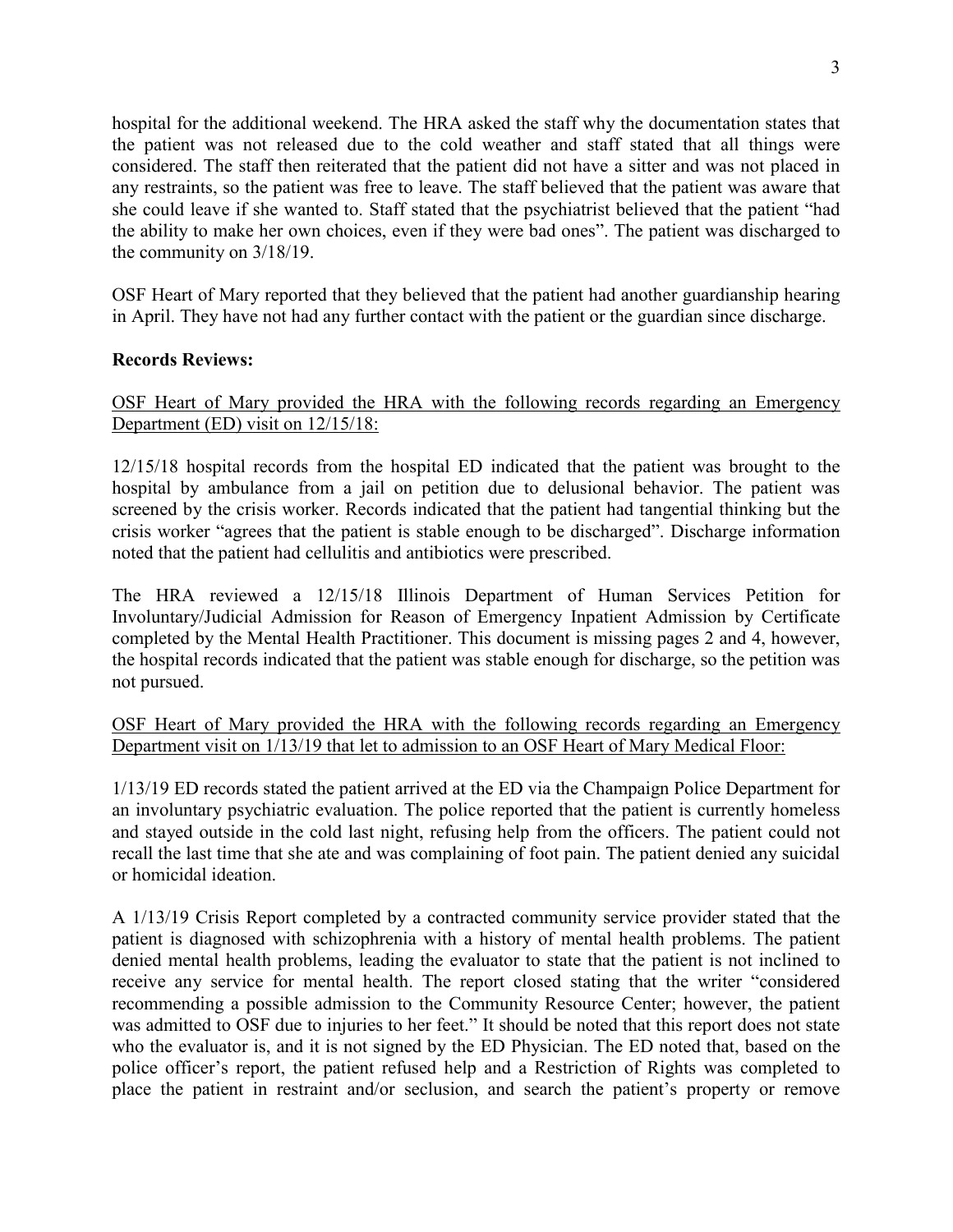belongings. There is no documentation of the rationale for the rights restriction placed on the consumer. The ED reported that the patient's feet were cold, erythematous, swollen, and had no palpable pulse in either foot. Toes appeared black and the skin was peeling. An ultrasound showed that the blood flow was diminished but adequate and did not require surgery. The patient was then admitted. Admission documentation stated that the patient was admitted under telemetry monitoring for cellulitis of the bilateral lower extremities. Admission documentation reiterated that the patient was not suicidal or homicidal and did not need a bedside sitter.

A 1/13/19 Illinois Department of Human Services Petition for Involuntary/Judicial Admission for reason of Emergency Inpatient Admission by Certificate completed by the Urbana Police officer stated that the patient is schizophrenic and off medication. The patient was found outside in the cold and in pain and refused assistance to get warm. The patient was unaware of space and time and unable to care for herself.

A 1/13/19 Illinois Department of Human Services Notice of Restriction of Rights of Individuals stated that the patient's rights were being restricted by removing personal property while the patient is admitted to the medical floor.

A 1/13/19 psychiatric assessment completed by a hospital psychiatrist stated that the patient did not need inpatient psychiatric care.

## OSF Heart of Mary provided the HRA with the following records regarding the inpatient stay dated 1/13/19 to 3/19/19:

A psychiatric consultation note dated 1/14/19 stated that the patient's behavior was consistent with schizoaffective disorder, bipolar type. She was started on medication. The patient had no suicidal or homicidal ideation and denies auditory or visual hallucinations. The document stated "Based on her current behavior, no inpatient psychiatric care is needed."

A 1/25/19 physician consult note stated the patient's feet were examined and the frostbite was resolving nicely. The physician recommended "No local wound care will be needed because the frostbite has resolved." Follow up in clinic as needed was recommended after discharge.

A case management note dated 1/25/19 stated that the case manager discussed a nursing home placement with the patient. The patient became upset and stated that she wanted to go to a friend's house or a church. She then started to dress. The case manager called for a psychiatric assessment for decisional capacity and security was called to be with the patient since the patient wanted to leave. A psychiatric consult was called in and the patient's doctor completed an involuntary petition.

A 1/25/19 Progress note from a psychiatrist stated that "the patient has not signed 5-day notice for discharge." The physician evaluated the patient per request by the primary provider due to increased agitation. The note continued that the patient "… exhibit[s] poor judgement, and remains a danger to herself and others, necessitating continued inpatient treatment. She is not capable of making medical decisions for herself. Guardianship application has been started." There was also a statement on the note that psychiatric hospital services continued to be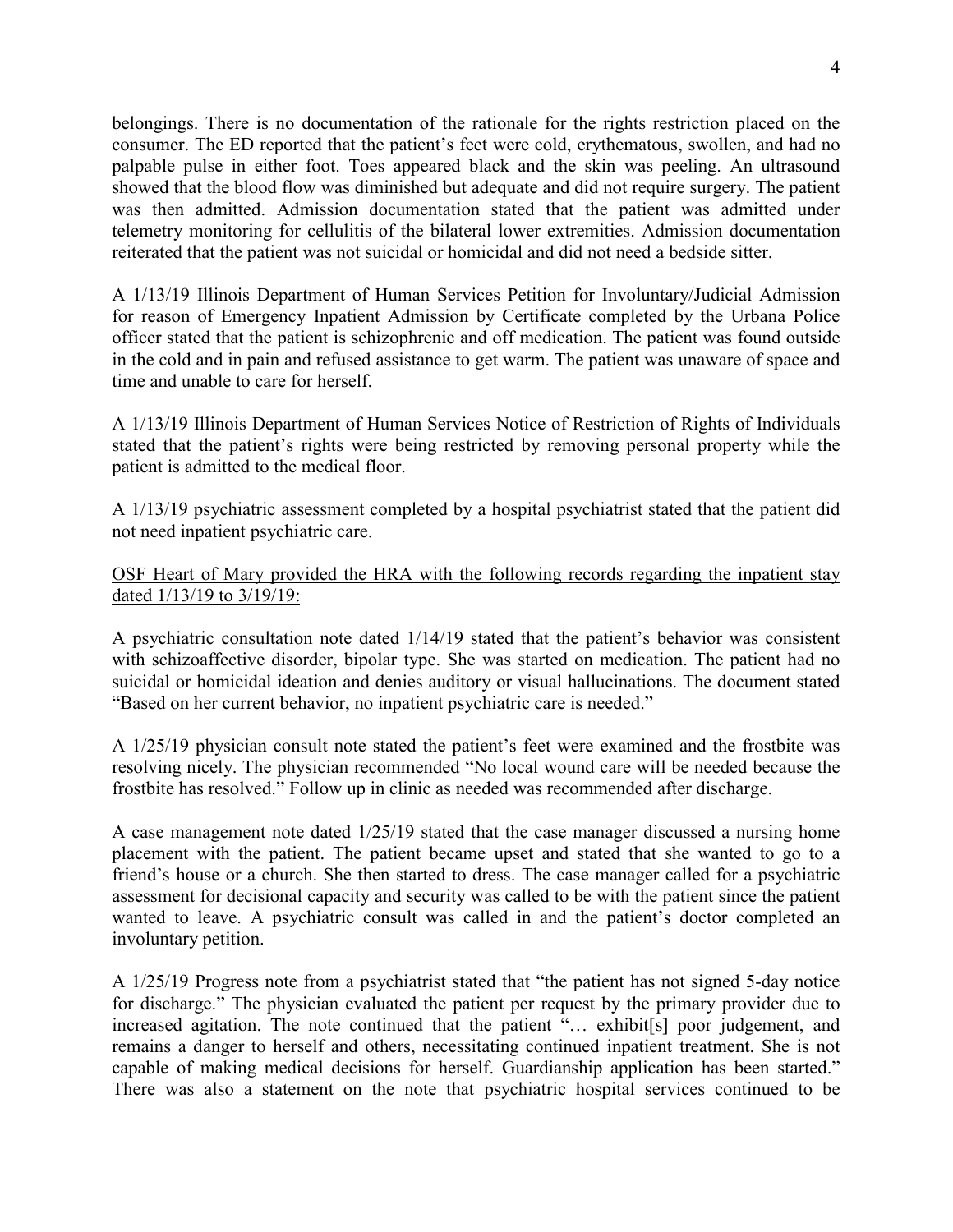necessary however there was no indication of when "psychiatric hospitalization" began since the patient was on a medical floor. Prior to this documentation it was stated that the patient did not require psychiatric inpatient treatment. No documentation regarding voluntary admission for psychiatric treatment was provided to the HRA.

A 1/25/19 physician progress note stated that the psychiatrist was called because the patient was trying to leave AMA (against medical advice). The doctor reported that upon seeing the patient she appeared "incoherent" and it seemed she was hallucinating because she was talking about an apartment even though she was homeless. The patient was getting agitated and belligerent. The patient was put in temporary involuntary restraint until medication calmed her down. She was then put on strict sitter watch because she was "mentally incompetent to make decisions to go home on her own". There is no notice of restriction of rights for this incident.

A 1/25/19 Illinois Department of Human Services Petition for Involuntary/Judicial Admission for Reason of Emergency Inpatient Admission by certificate was completed by a physician. The petition stated that the patient was hallucinating and delusional. The inpatient certificate completed by a physician on 1/25/19 for the involuntary petition stated that the patient's "judgement/insight is poor, lack of decisional capacity leading to harmful behavior to self". There was no documentation that this was filed.

On 1/28/19 a Psychiatry progress note stated that the patient was examined, and a mental status examination was completed. The plan stated that the patient had "poor insight about her living situation. She has a fixed delusion. Based on her current mental status she does not have cognitive capacity to make reasonable decisions." It was recommended to pursue guardianship and nursing home placement.

A 2/12/19 court order appointed temporary guardianship to the Office of State Guardian. As part of the petition prepared by the Case Manager and Registered Nurse, a Registered Nurse from OSF Heart of Mary, on oath, stated that "Respondent is a disabled person because respondent does not have the capacity to make decisions regarding her personal welfare, living arrangements, and medical needs, and she requires a long-term care facility for assistance with her medical conditions and medications." In addition, the physician's report stated "per psychiatry patient has poor insight, judgement is impaired, she is alert, but she is disoriented, she has impaired long and short-term memory, attention span and concentration. She has fixed delusion about her living situation. Patient has significant cognitive impairment and does not have cognitive capacity to make reasonable decisions."

A 2/25/19 Psychiatric Progress note stated that the patient now has a guardian but since the patient no longer needs medical attention for her feet, the hospital is unable to force her to a facility that will focus on her chronic mental health needs. A mental status exam was completed and reported that the patient was "chronically psychotic". The patient had been taking medications while in the hospital but did not seem to understand the gravity of not having a place to live and family support. The writer stated that the patient would be "best served in a supervised living situation that offered psychiatric care".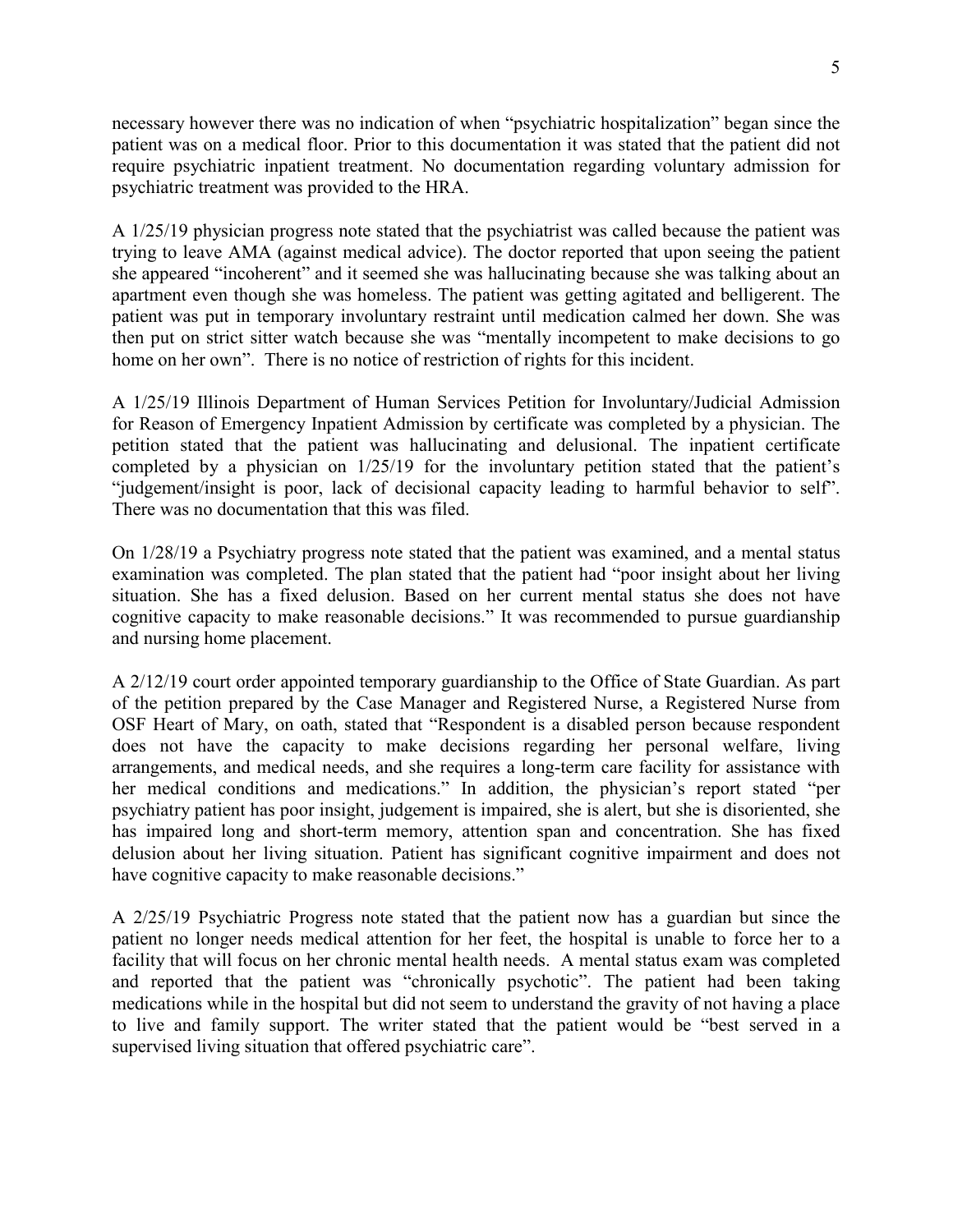There were Inpatient Progress Notes on the following dates stating that the patient wanted to go home: 3/2/19, 3/3/19 (states that the patient feels she is being imprisoned), 3/10/19, 3/16/19, 3/17/19, and 3/18/19.

A psychiatric Inpatient Progress note dated 3/4/19 stated that a Mental Status Exam was completed and the "patient continues to need, on a daily basis, active treatment furnished by or requiring the supervision of inpatient psychiatric facility personnel".

A 3/4/19 Illinois Department of Human Services Petition for Involuntary/Judicial Admission for Reason of Emergency Inpatient Admission by Certificate was completed by a physician. The petition stated that psychiatry described the patient as having poor judgment and limited insight; she was confused and disorganized; and that she is unable to meet her basic needs and keep herself safe. The patient's chronic psychotic state, delusions and schizoaffective disorder caused her to fixate on a residence that she does not have thus putting her in jeopardy by returning to the residence and remaining outside in inclement weather, resulting in hospitalization for frostbitten feet. The petition included the two required certificates but neither of them are legible.

A 3/13/19 psychiatric consult note stated that the physician was asked to see the patient and provide recommendations for management of schizoaffective disorder-bipolar type. The physician completed a mental health status exam and stated that the patient is "reportedly back to her baseline" and was not suicidal or homicidal. The document stated "she is decisional, we could not hold her against her will. She might make bad decisions, but she still has a capacity to make decisions." The physician proceeded to recommend that the patient continue to take her medications but saw "no reason to keep her from a psychiatric standpoint".

A 3/15/19 case management note stated that the case manager spoke with the "Ethics and Legal staff" and it was decided that the patient should stay through the weekend. The plan was to talk to the patient again on Monday about engaging in community resources and see if the patient was willing to listen and agree to another placement. An additional note added by case management staff stated that the case manager talked with his case manager and "due to the weather conditions today, the discharge could be tomorrow".

The HRA requested the Physician's Determination for Capacity to Consent to Voluntary Treatment (405 ILCS 5/3-400) and staff reported that this form was not completed. The HRA also did not receive a Notice of Restriction of Rights for 1/25/19 when the case management staff stopped the patient from leaving the facility to have an additional evaluation for capacity.

### OSF Heart of Mary provided the HRA with the following policies:

The Admission, Discharge and Transfer Criteria states that the purpose of the policy is to recommend guidelines, although not all inclusive, for admission and discharge of adults. Behavioral Health Inpatient Admission Guidelines in this policy specifically state that the psychiatric necessity of admission is when a patient demonstrates a clear and reasonable inference of imminent serious harm to self as evidenced by "…an imminently dangerous inability to care adequately for his/her own physical needs through psychotic, disordered,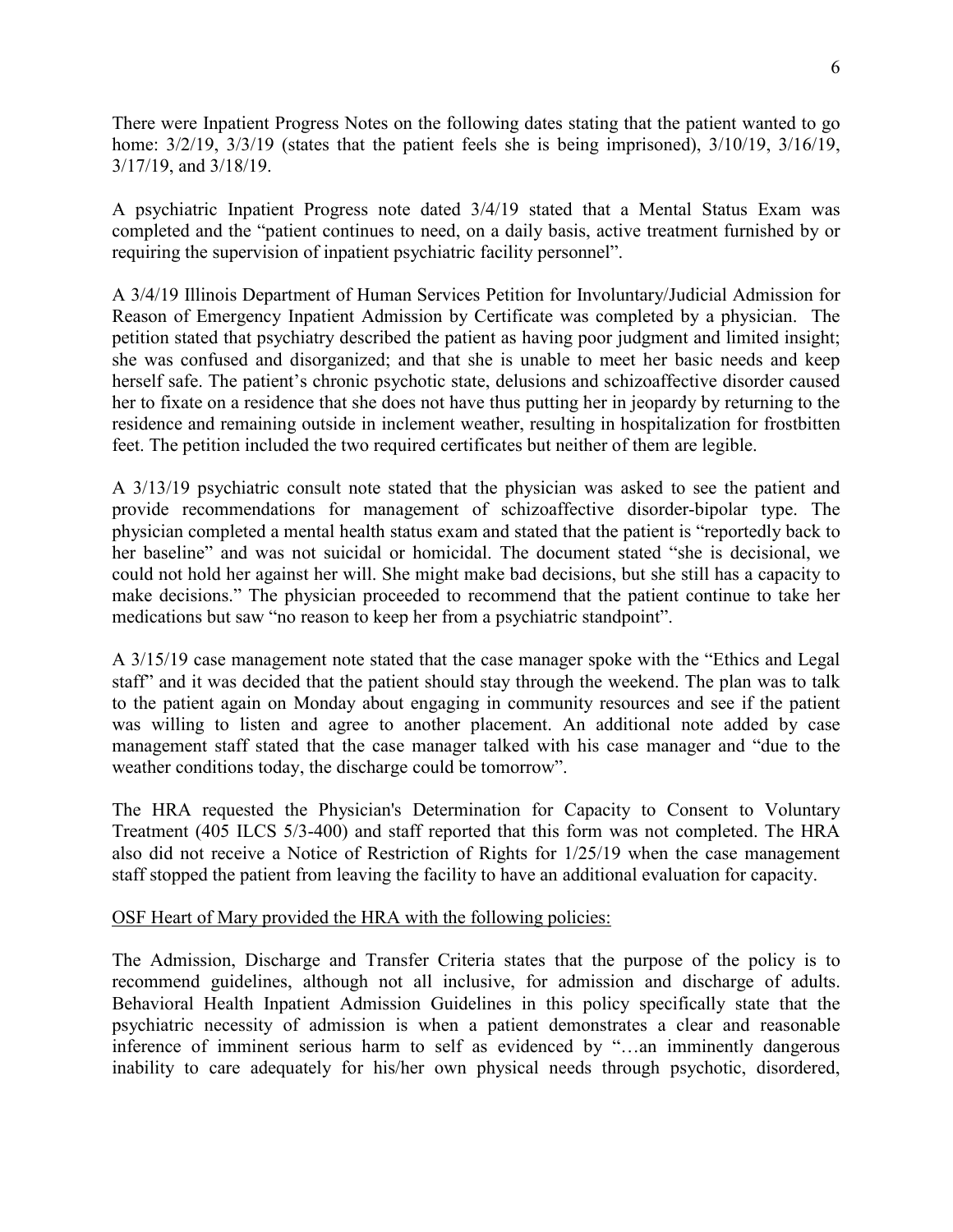disorganized or bizarre behavior or other similarly clear and reasonable evidence of imminent serious harm to self".

The Restraint and Seclusion Management Policy lists seclusion as a form of restraint. Section c states that seclusion is "Involuntary confinement of a patient alone in a room or area where the patient is physically prevented from leaving. Seclusion is only used for Violent and/or Selfdestructive behavior." Section 3 discusses restraining patients with a behavioral health condition and states that Illinois requires a Notice of Restricted Rights of Individuals Form be completed. The policy notes that orders must be obtained for restraint or seclusion and includes a form that must be completed by the physician for restraint or seclusion.

## **Conclusions**

## **1. Inadequate Discharge**

The Mental Health Code (405 ILCS 5/3-400) states "(a) Any person 16 or older, including a person adjudicated a person with a disability, may be admitted to a mental health facility as a voluntary recipient for treatment of a mental illness upon the filing of an application with the facility director of the facility if the facility director determines and documents in the recipient's medical record that the person (1) is clinically suitable for admission as a voluntary recipient and (2) has the capacity to consent to voluntary admission. (b) For purposes of consenting to voluntary admission, a person has the capacity to consent to voluntary admission if, in the professional judgment of the facility director or his or her designee, the person is able to understand that: (1) He or she is being admitted to a mental health facility. (2) He or she may request discharge at any time. The request must be in writing, and discharge is not automatic. (3) Within 5 business days after receipt of the written request for discharge, the facility must either discharge the person or initiate commitment proceedings. (c) No mental health facility shall require the completion of a petition or certificate as a condition of accepting the admission of a recipient who is being transported to that facility from any other inpatient or outpatient healthcare facility if the recipient has completed an application for voluntary admission to the receiving facility pursuant to this Section."

While the patient was treated for a mental health diagnosis, there is no documentation that the hospital completed a voluntary admission for treatment of mental illness for the patient or a Physician's Determination for Capacity to Consent to Voluntary Treatment. On 1/25/19, when medical treatment was completed, and the patient was eligible for discharge, the patient did not need to provide the hospital with 5 days written notice as indicated in the physician's progress note because the patient was not voluntarily admitted to the facility under the Mental Health Code. At that time, OSF only had two options; either discharge the patient or complete the process for involuntary admission. They chose to do neither.

A person subject to involuntary admission and in need of immediate hospitalization may only be detained under the Mental Health Code (405 ILCS 5/3-600). "When a person is asserted to be subject to involuntary admission on an inpatient basis and in such a condition that immediate hospitalization is necessary for the protection of such person or others from physical harm, any person 18 years of age or older may present a petition to the facility director of a mental health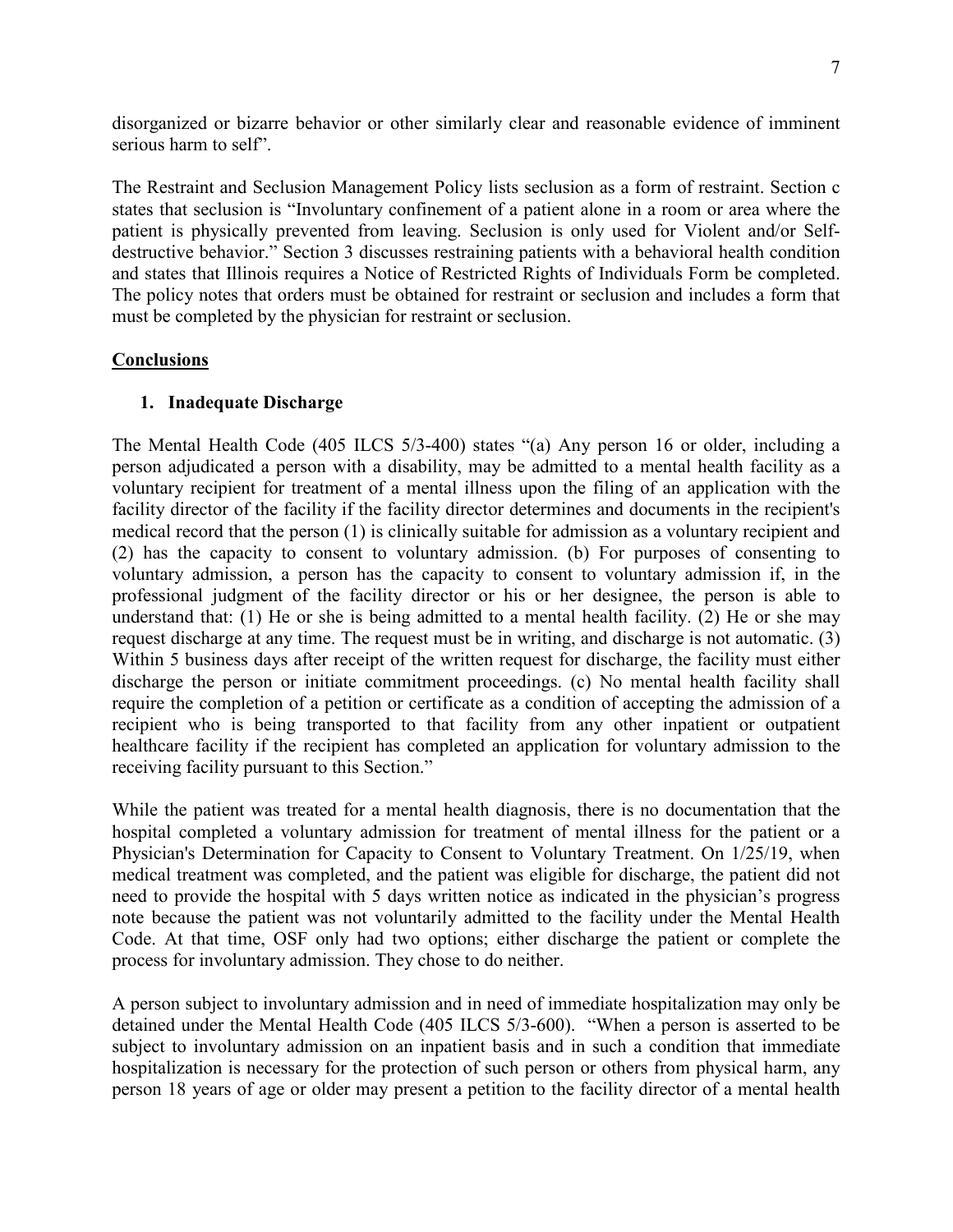facility in the county where the respondent resides or is present" (5/3-601). "No person detained for examination under this Article on the basis of a petition alone may be held for more than 24 hours unless within that period a certificate is furnished to or by the mental health facility" (5/3-604). To be sure, the Code defines a mental health facility as "…any licensed private hospital…or section thereof…for the treatment of persons with a mental illness and includes all hospitals…which provide treatment for such persons" (5/1-114). "Treatment includes…examination, diagnosis, evaluation…" (5/1-128). "The petition shall be accompanied by a certificate executed by a physician, qualified examiner, psychiatrist, or clinical psychologist which states that the respondent is subject to involuntary admission on an inpatient basis and requires immediate hospitalization. The certificate shall indicate that the physician, qualified examiner, psychiatrist, or clinical psychologist personally examined the respondent not more than 72 hours prior to admission. It shall also contain the physician's, qualified examiner's, psychiatrist's, or clinical psychologist's clinical observations, other factual information relied upon in reaching a diagnosis, and a statement as to whether the respondent was advised of his rights under Section 3-208." (5/3-602) "As soon as possible but not later than 24 hours, excluding Saturdays, Sundays and holidays, after admission of a respondent pursuant to this Article, the respondent shall be examined by a psychiatrist. The psychiatrist may be a member of the staff of the facility but shall not be the person who executed the first certificate. If a certificate has already been completed by a psychiatrist following the respondent's admission, the respondent shall be examined by another psychiatrist or by a physician, clinical psychologist, or qualified examiner. If, as a result of this second examination, a certificate is executed, the certificate shall be promptly filed with the court. If the certificate states that the respondent is subject to involuntary admission but not in need of immediate hospitalization, the respondent may remain in his or her place of residence pending a hearing on the petition unless he or she voluntarily agrees to inpatient treatment. If the respondent is not examined or if the psychiatrist, physician, clinical psychologist, or qualified examiner does not execute a certificate pursuant to Section 3-602, the respondent shall be released forthwith." (5/3-610) "Within 24 hours, excluding Saturdays, Sundays and holidays, after the respondent's admission under this Article, the facility director of the facility shall file 2 copies of the petition, the first certificate, and proof of service of the petition and statement of rights upon the respondent with the court in the county in which the facility is located. Upon completion of the second certificate, the facility director shall promptly file it with the court and provide a copy to the respondent. The facility director shall make copies of the certificates available to the attorneys for the parties upon request. Upon the filing of the petition and first certificate, the court shall set a hearing to be held within 5 days, excluding Saturdays, Sundays and holidays, after receipt of the petition. The court shall direct that notice of the time and place of the hearing be served upon the respondent, his responsible relatives, and the persons entitled to receive a copy of the petition pursuant to Section 3-609."  $(5/3-611)$ 

The hospital completed a Petition for Involuntary Admission on three occasions, the first petition was completed on 1/13/19 and was abandoned without filing with the court because the patient was admitted for medical treatment. The second petition was completed on 1/25/19 when the patient was cleared medically for discharge, but the hospital believed that the patient did not have the capacity to make decisions. This petition was also abandoned without filing with the court because the second psychiatrist stated that the patient did not meet the criteria for inpatient psychiatric care. Per 5/3-604 the patient should have been released within 24 hours because a certificate was not completed. The lack of evidence for involuntary admission prompted the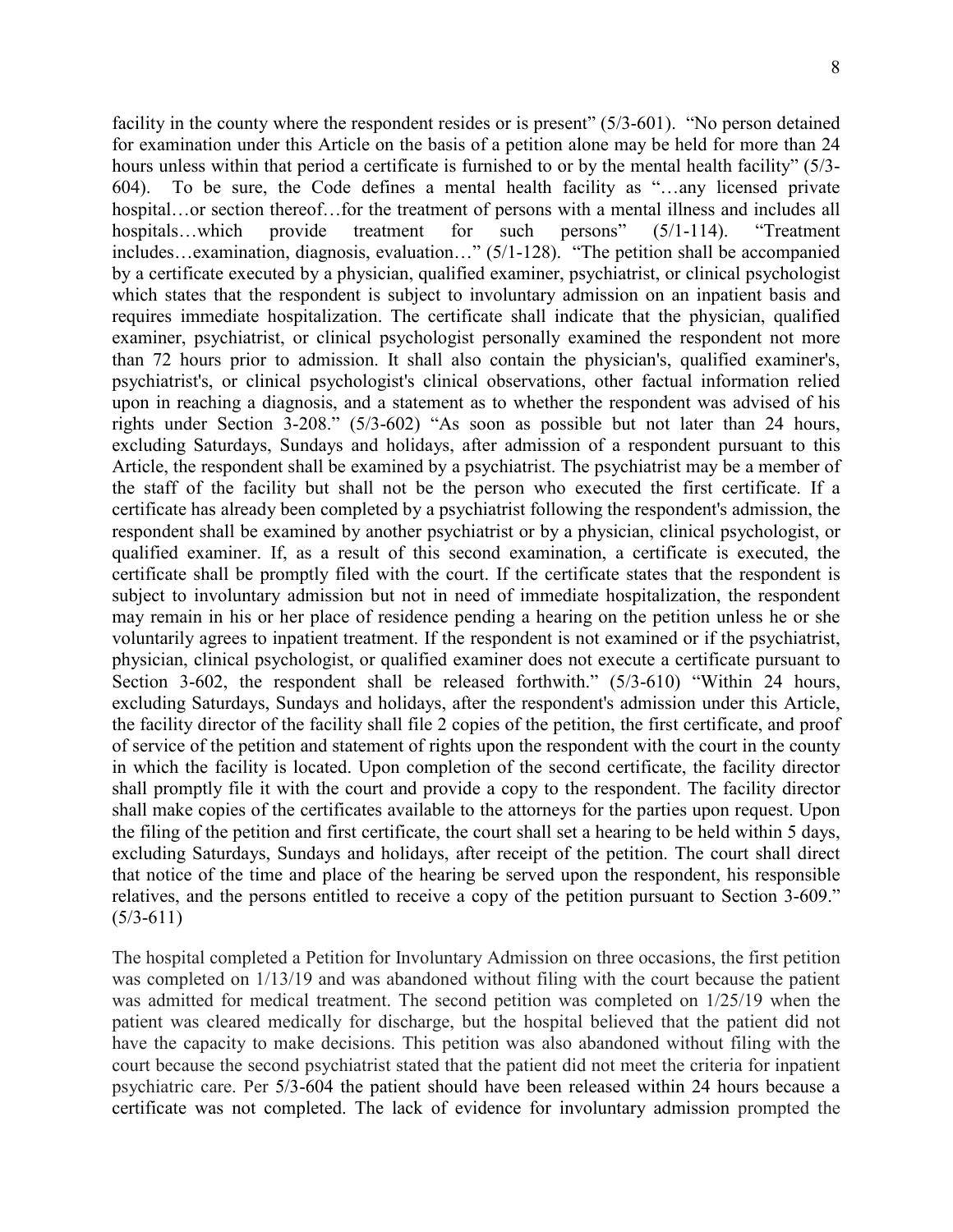hospital to petition for the patient to be assigned a temporary guardian. Once a guardian was appointed, the hospital learned that the guardian could not force the patient to reside in a mental health facility or nursing home against her will and again the hospital completed a petition for involuntary admission on 3/4/19. This petition was completed and filed, however, the petition was denied by the Champaign County Court. Even then, OSF Heart of Mary detained the patient for an additional 14 days before discharging her to the community in hopes that they could convince her to accept placement at a facility. Ultimately, the hospital had no legal authority to detain the patient against her will from 1/25/19 to 3/18/19, without following the Mental Health and Developmental Disability Code regarding commitment (405 ILCS 5/3-600).

Throughout the course of this investigation the HRA also noted concern with the use of restraint. The Mental Health Code 405 Ill. Comp. Stat. Ann. 5/2-108 states "Restraint may be used only as a therapeutic measure to prevent a recipient from causing physical harm to himself or physical abuse to others. Restraint may only be applied by a person who has been trained in the application of the particular type of restraint to be utilized. Except as provided in this Section, restraint shall be employed only upon the written order of a physician, clinical psychologist, clinical social worker, clinical professional counselor, or registered nurse with supervisory responsibilities. No restraint shall be ordered unless the physician, clinical psychologist, clinical social worker, clinical professional counselor, or registered nurse with supervisory responsibilities, after personally observing and examining the recipient, is clinically satisfied that the use of restraint is justified to prevent the recipient from causing physical harm to himself or others. 405 Ill. Comp. Stat. Ann. 5/2-201states (a) Whenever any rights of a recipient of services that are specified in this Chapter are restricted, the professional responsible for overseeing the implementation of the recipient's services plan shall be responsible for promptly giving notice of the restriction or use of restraint or seclusion and the reason therefor to: (1) the recipient and, if such recipient is a minor or under guardianship, his parent or guardian; (2) a person designated under subsection (b) of Section 2-200 upon commencement of services or at any later time to receive such notice; (3) the facility director; (4) the Guardianship and Advocacy Commission, or the agency designated under 'An Act in relation to the protection and advocacy of the rights of persons with developmental disabilities, and amending Acts therein named". During the interviews, staff reported that the patient did not try to leave the facility and was not forced to stay, however, documentation from 1/25/19 states that the patient tried to leave AMA and security was called to keep the patient in the room and that the patient was "involuntarily restrained until medication calmed her down". Both the above-mentioned law and the hospital policy require that Notice of Restraint be completed, however, there is no documentation of the incident and therefore there is no validation that the seclusion and restraint were conducted properly by trained professionals and at the direction of the physician. There is also no documentation stating proper notice of the restraint was provided to the appropriate individuals per the Code (405 Ill. Comp. Stat. Ann. 5/2-201). Staff's statement that the patient never tried to leave and was free to go at any time is false. The HRA believes that it is reasonable to assume that because the patient attempted to leave the facility after being medically cleared and was involuntarily restrained that the patient believed that she was not free to leave.

Based on the findings above the East Central Human Rights Authority concludes that the consumer's rights were violated and, therefore, the complaint is substantiated. The HRA makes the following recommendations: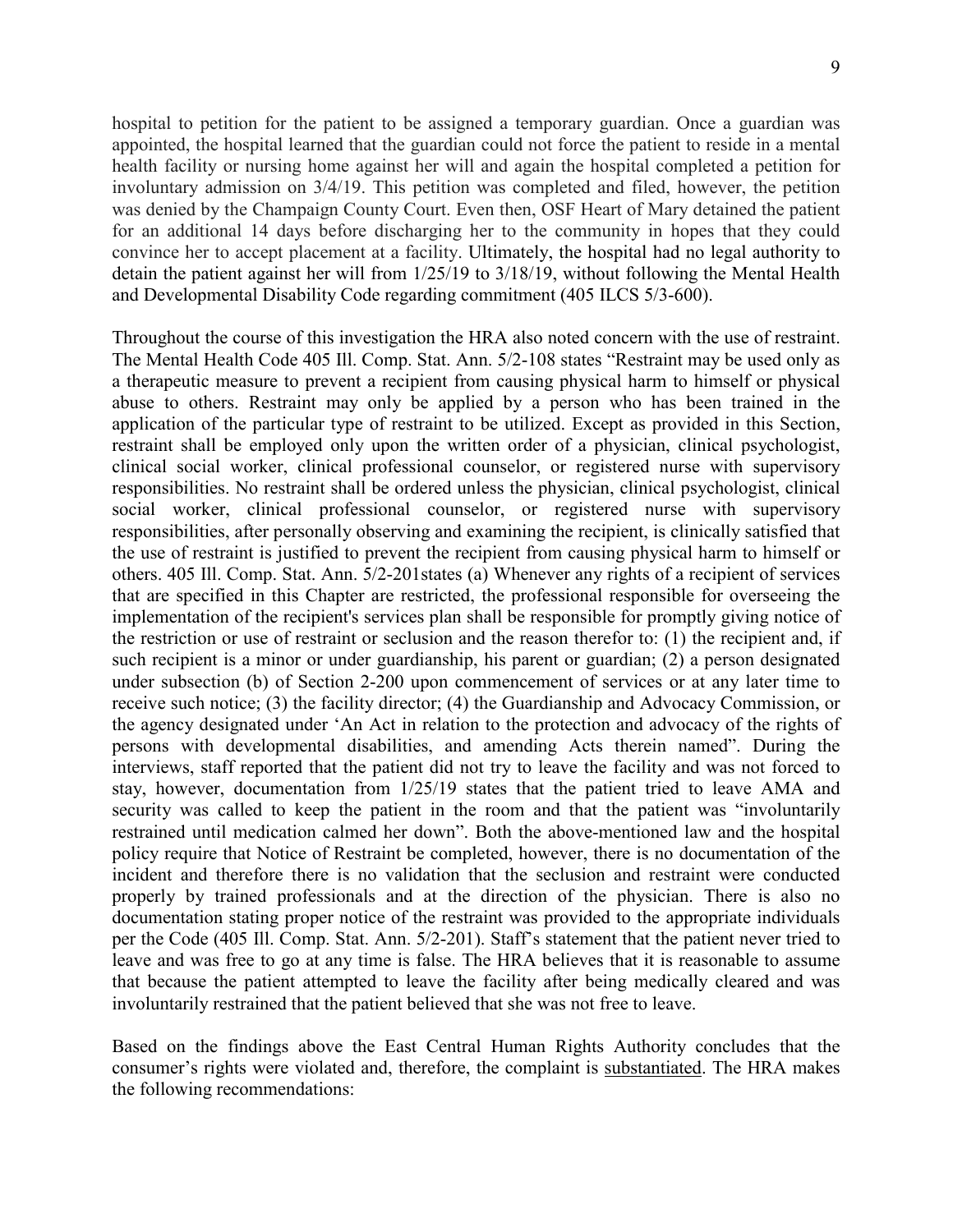- 1. OSF Heart of Mary follow the Mental Health and Disabilities Code 405 ILCS 5/3-400 procedure for voluntary admission for mental health treatment. The use of a Physician's Determination for Capacity to Consent to Voluntary Treatment would have greatly benefitted everyone involved in this case. The documentation regarding whether the patient was voluntarily receiving mental health treatment and whether she had the capacity to make that decision was not completed and this caused confusion for both the patient and the staff providing treatment. The HRA requests evidence that the facility is in compliance with the Code and evidence of staff training on the procedures.
- 2. OSF Heart of Mary immediately cease the current practice of detaining patients without following the Code's mandates for commitment (405 ILCS 5/3-600, 601, 602, 603, and 604). While the hospital appears to be aware of the correct procedure for involuntary admission, they did not follow the mandates properly and detained the patient unlawfully. The HRA requests evidence that the facility is in compliance with the Code and evidence of staff training on the procedures.

#### Suggestions

- 1. OSF Heart of Mary immediately cease the current practice of restraining patients without following the Code's mandates for restraint (405 Ill. Comp. Stat. Ann. 5/2-108 and 201). In addition, staff should follow the hospital's own Restraint and Seclusion Management Policy, including that orders must be obtained for restraint or seclusion.
- 2. It appeared that there was a restriction notice given to the patient while in the ED on 01- 13-19 although the rationale was unclear. Ensure that rights for individuals receiving mental health treatment are protected consistent with the Code and clear rationale be documented for any rights restriction (405 Ill. Comp. Stat. Ann. 5/2-201).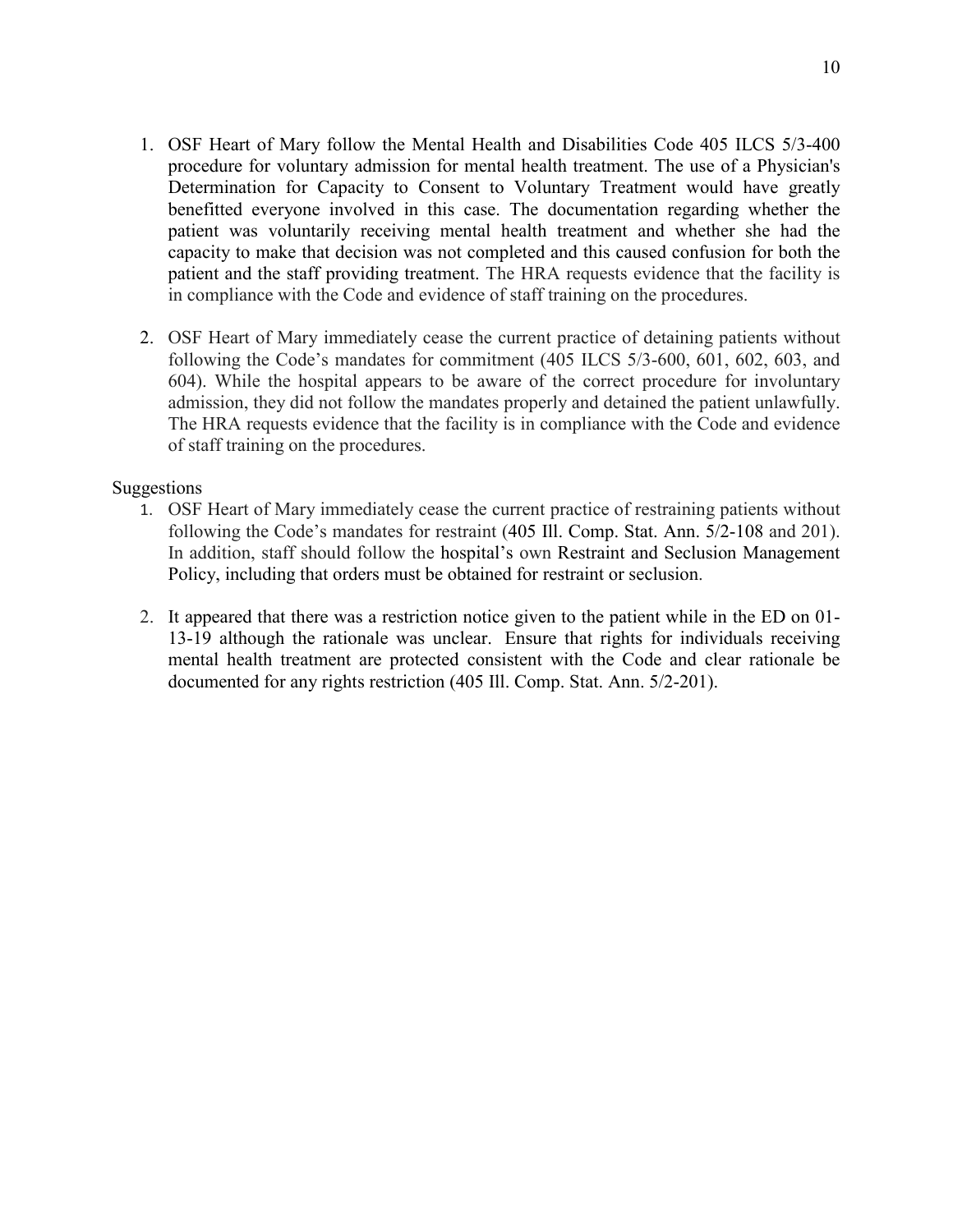# **RESPONSE** Notice: The following page(s) contain the provider response. Due to technical requirements, some provider responses appear verbatim in retyped format.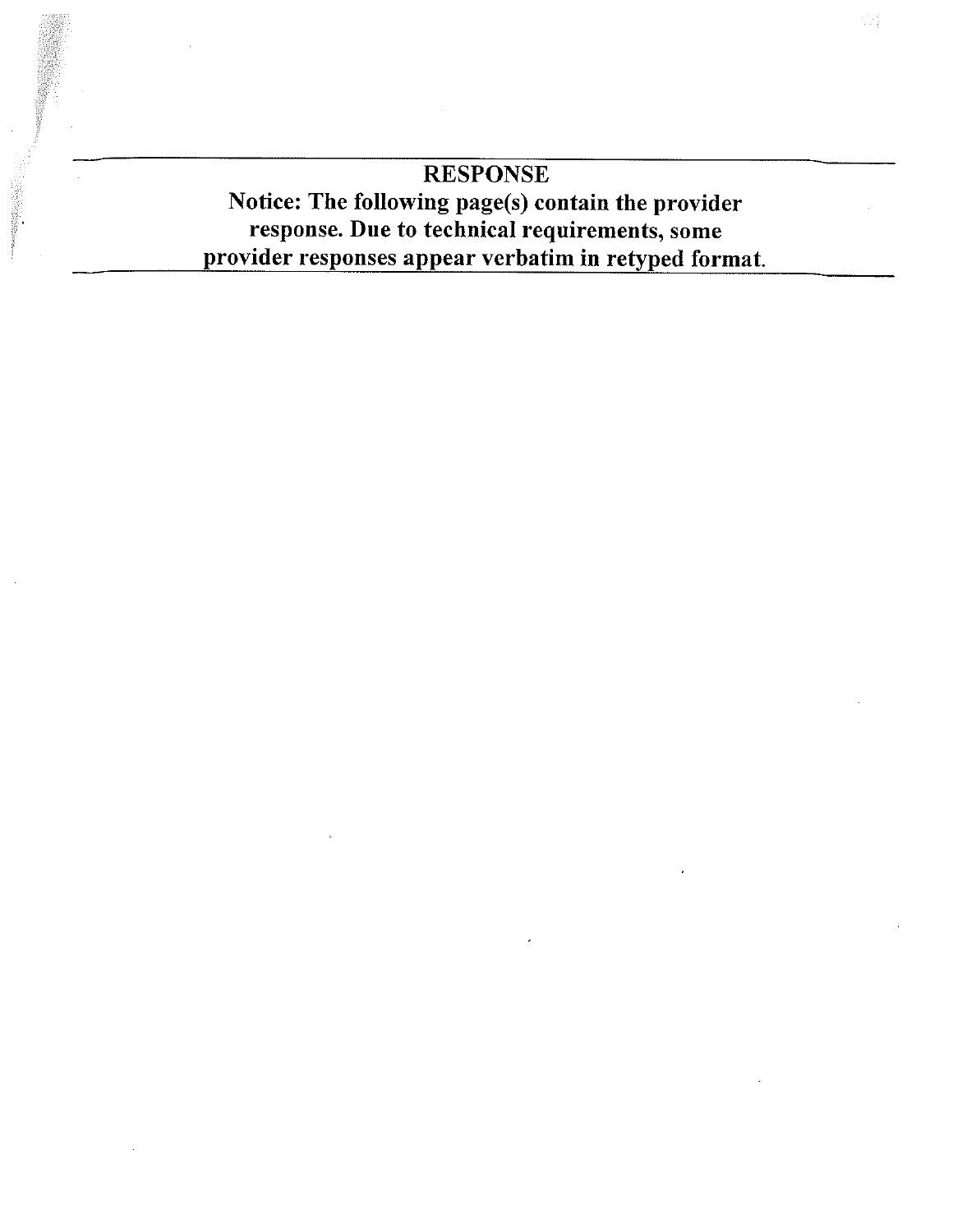

November 1, 2019

Kelli Martin, Chair East Central Human Rights Authority 2125 South First Street Champaign, IL 61820

 $RE:$ Human Rights Authority Case #19-060-9008

Dear Ms. Martin,

This is in response to your letter dated, September 25, 2019. Thank you for the opportunity to respond to the above listed complaint filed with the Guardianship and Advocacy Commission. We have conducted a thorough review of the report and detailed information provided in the report. We do have a procedure to determine if a patient has decisional capacity for treatment and the required forms/documentation to use. This procedure and documentation will be used going forward.

In response to the recommendations, the following actions will be taken:

- Development of education regarding Mental Health and Disabilities Code 405 ILCS 5/3-400 procedure for voluntary and involuntary admission and subsequent discharge of patients for mental health treatment by Ministry Director of Behavioral Health and will be given to all case managers with a completion date of November 30, 2019.
- Subsequent audits of medical records of patients with a mental health diagnosis will be conducted by Case Management staff to ensure compliance with the Mental Health and Disabilities Code.

Please note that we take all complaints and concerns seriously and that we strive to improve the services we provide to our patients as it is our goal to "serve with the greatest care and love." We ask that our response be included as part of the public record.

Thank you again for this opportunity to respond to the recommendations and allowing us to make improvements to the care we provide. Please feel free to contact me at 217-443-5261 for any additional questions or need for additional information.

Sincerely,

Celeste Midolph

Celeste Widolff Director Quality/Patient Safety

cc: Laura Hart